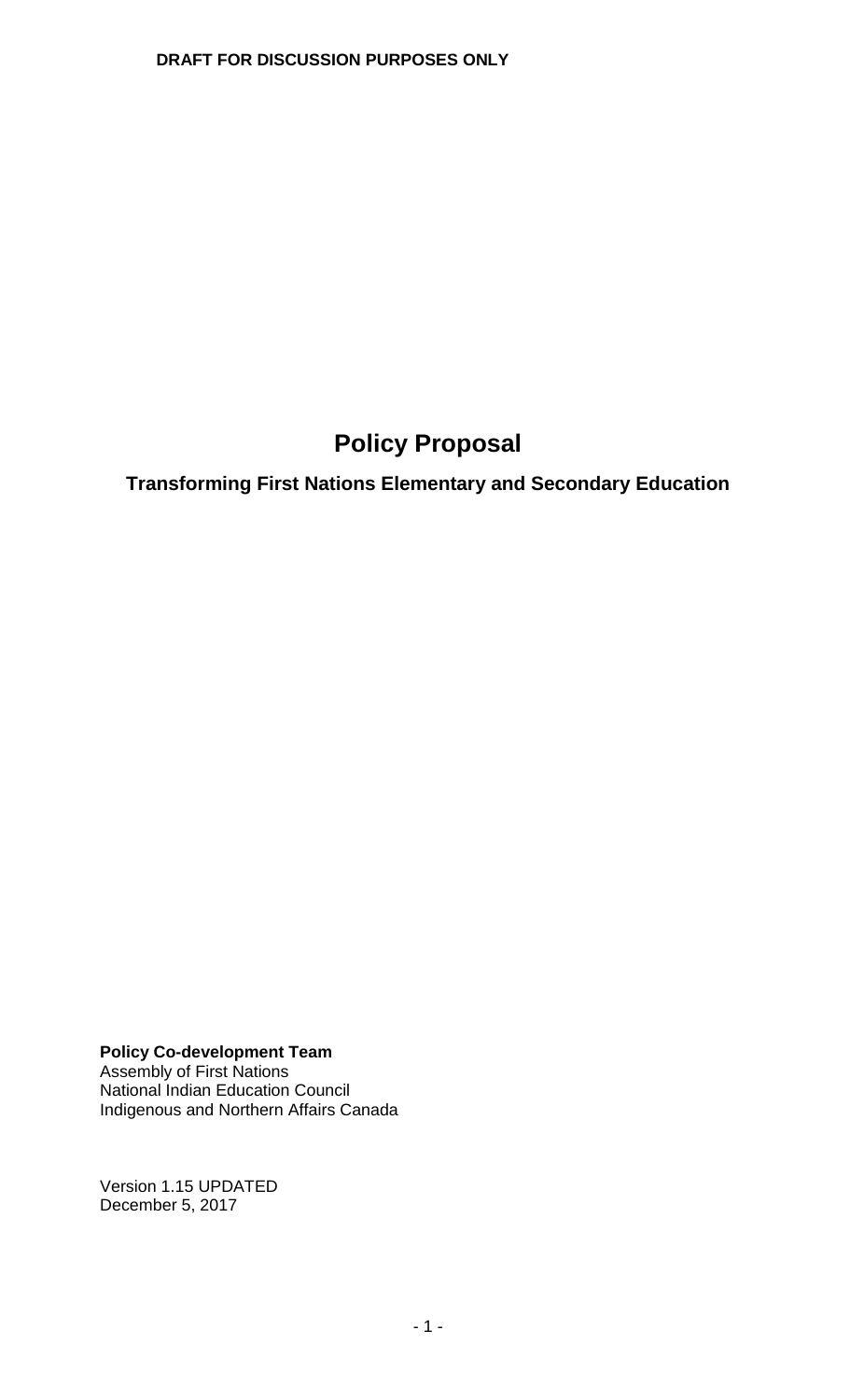## **SUMMARY OF RECOMMENDATIONS**

**ISSUE:** Whether to authorize the Minister of Indigenous Services ("the Minister") to take steps to strengthen First Nations elementary and secondary education through regional models that provide sufficient, predictable and sustained funding and support strong student outcomes.

Whether to authorize the Minister to provide funding increases based on existing selfgovernment agreements.

**DECISION:** It is recommended that the Minister be authorized to:

1) Allocate current total reference levels (less self-government funding) and Budget 2016 investments for First Nations elementary and secondary education on a province-by-province basis according to the methodology used to determine funding amounts in Chart XX below, in a move towards sufficient funding while increasing predictable and sustained funding for First Nation communities, schools and students.

CHART 1.0: *(To be filled in after discussions with First Nations on regional interim funding formulas and final allocations for 2018-19 are identified)*

| <b>INAC Region</b><br>(Province) | <b>Allocation of Implementing</b><br><b>Transformation Budget</b> | <b>Total Allocation</b> |
|----------------------------------|-------------------------------------------------------------------|-------------------------|
|                                  |                                                                   |                         |

- 2) Implement an interim funding approach within the provincial allocations identified in Chart 1.0 for 2019-20 that includes:
	- a) interim funding formulas for each region for 2019-20 that use the provincial education funding model as a base to determine allocations, plus adaptations to address the specific needs of First Nations schools and students.
	- b) targeted investments for language and culture programming to ensure all First Nations are receiving \$1,500 per student, and targeted investments to enable all First Nation schools to provide two years of full-time kindergarten programming.
	- c) targeted multi-year funding for First Nation education organizations that support First Nation students, schools and communities;
- 3) Support First Nations and the Department to negotiate and conclude First Nations Education Agreements in each region<sup>[1](#page-1-0)</sup>, which will replace the interim funding approach identified in 2) as early as 2019-20. These First Nation Education Agreements will initially be funded based on their regional allocation identified in 1) and a supplementary budget ask will be developed for Federal Budget 2019 to identify the additional funding required to conclude these agreements. These agreements will include:
	- a. new funding formula that will be used to distribute funds within each region in order to support the specific needs of their First Nation communities, schools and students;
	- b. targeted multi-year funding for First Nations regional strategies to strengthen student outcomes;
	- c. targeted multi-year funding for First Nations education organizations.
	- d. defined roles and responsibilities for First Nations education organizations that support First Nations students, schools, and communities; and
	- e. a mutual accountability mechanisms with clear objectives, performance indicators, and reporting expectations;

<span id="page-1-0"></span><sup>&</sup>lt;sup>1</sup> A region, for the purpose of this document, is defined as any territory which First Nations choose to implement First Nation control of First Nation education and negotiate a regional First Nation Education Agreement. This could include, but not be limited to, a territory defined as a single First Nation, Tribal Council, Treaty affiliation, language family, or an entire province. It is expected that there will be at least 20 regions that will develop their unique regional First Nation Education Agreement. For Treaty First Nations, only Treaty people will speak on behalf of Treaties.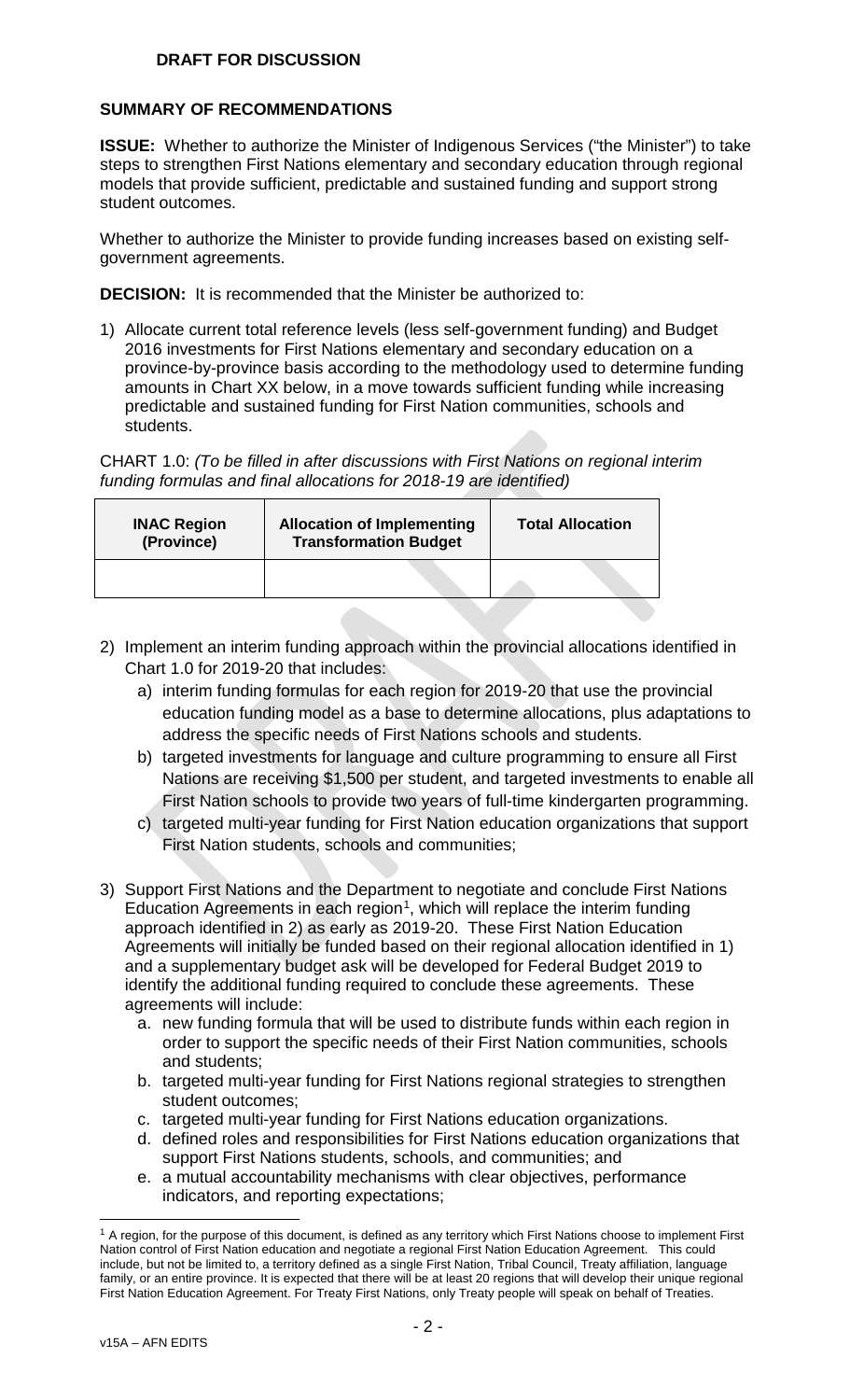- 4) Establish, and support on an ongoing basis, regional education technical tables that would:
	- a. Provide a forum for engagement on the implementation of the interim funding approach as per recommendation 2).
	- b. Negotiate and facilitate the approval of the regional First Nation Education Agreements as per recommendation 3).
	- c. Evaluate the funding needs for the regional agreement to ensure the regional allocation provides sufficient, predictable and sustained funding, and where required develop a budget ask that will seek additional investments for the regional First Nation Education Agreements as required.
- 5) Increase funding for 2018-19 to First Nations elementary and secondary recipients through core education programs based on each recipient's estimated allocation as determined by the interim and existing formulas, including those in self-government agreements;
- 6) Increase funding for First Nation in self-government agreements in accordance with the wording of the self-government main agreement and self-government funding agreement.
- 7) Amend current program terms and conditions to implement the recommendations above and to continue a suite of targeted investments that are developed in partnership with First Nations to support collaborative, innovative, and researchbased initiatives.

## **CONTEXT**

The Government of Canada is committed to achieving reconciliation with Indigenous peoples through a renewed, nation-to-nation and government-to-government relationship based on recognition of rights, respect, co-operation, and partnership as the foundation for transformative change. The implementation of the *United Nations Declaration on the Rights of Indigenous Peoples* requires transformative change in the Government's relationship with Indigenous peoples. The Government of Canada is working to fulfill this commitment through a review of laws and policies, as well as other collaborative initiatives and actions. The co-development process for developing this proposal is part of an early effort to advance fundamental change. These efforts must be guided by Canada's obligation to respect and uphold First Nations' inherent and Treaty right to education. This work is rooted in section 35, guided by the UN Declaration on the Rights of Indigenous Peoples, and informed by the Report of the Royal Commission on Aboriginal Peoples and the Truth and Reconciliation Commission's Calls to Action. The proposed approach to transformation First Nations education furthers Canada's commitments to supporting a quality education for all First Nations students and to reconciliation as echoed in the 2015 Speech from the Throne, Budget 2016's spending profile, and the 2015 Mandate Letters.

First Nations students have the inherent and Treaty right to receive education that is in accordance with their culture, values, traditions and languages and that is free of prejudice and discrimination. Quality and culturally appropriate education is a cornerstone to the preservation and vitality of First Nations societies and to the realization of other fundamental human rights of First Nations students. First Nations students require special measures in order to enjoy their right to education on an equal footing with other Canadian students. This includes the right to equitable funding that meets their specific needs and circumstances, taking into account First Nations children's cultural, linguistic and geographical needs and historical realities. A strategy premised on the application of standard funding formulas is not sufficient to ensure substantive equality in education for First Nations students. Appendix XX includes further principles to guide the discussions and interpretation of any future agreements regarding First Nations education.

Self-government agreements recognize the inherent right to self-government for First Nations governments and provides a vehicle for the transfer of funds from the Government of Canada. The fiscal arrangement negotiated in support of the selfgovernment agreement is based on current funding levels through the Department's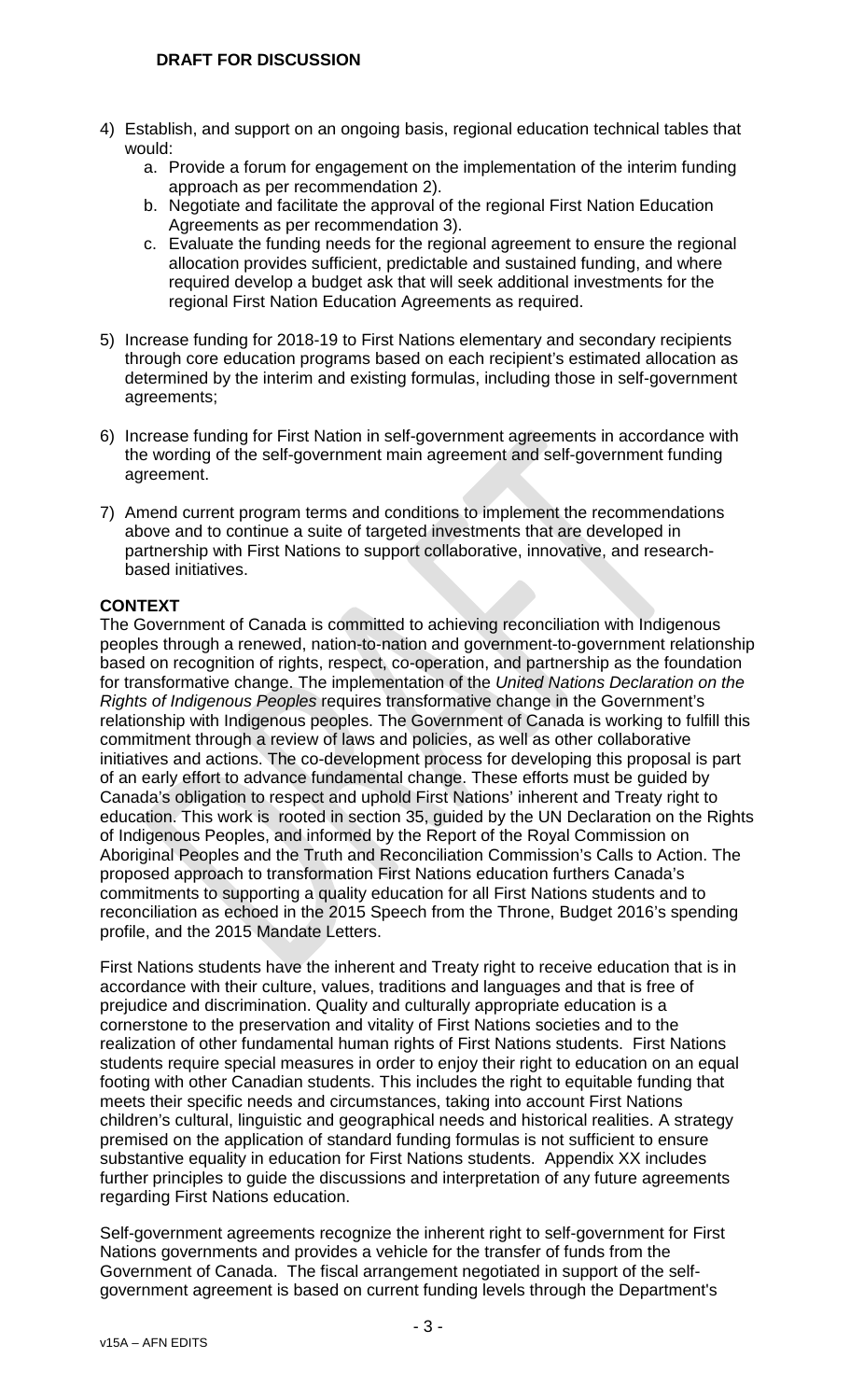existing programs with additional funding for governance supports. Most fiscal arrangements include provisions that would be triggered in the event that a change in the funding approach under the Indian Act would result in a substantive increase for nonself-governing First Nations. Where identified in their respective agreement, selfgoverning First Nations would be entitled to benefit from the revised funding approach. Therefore, for the interim approach and as regional First Nations education agreements determine new funding allocations for elementary and secondary education, allowance in the costing for this proposal may be required to update education funding levels in existing self-government agreements.

#### **OPTIONS**

Recognizing the need to support stronger First Nations education systems, the Government of Canada has committed to making significant new investments so that First Nations children receive a quality and culturally-relevant education while respecting the principle of First Nations control of First Nations education. In taking steps to fulfill this commitment, Budget 2016 invested \$2.6 billion over 5 years, beginning in 2016-17, as an initial investment to achieve meaningful gains in education outcomes and support the transformation of the current First Nation education system.

In preparing to implement Budget 2016's investments, the Minister argued that new funding alone is not enough. Action is also needed to ensure that the methodology used by Indigenous and Northern Affairs Canada ("the Department") to allocate funding for First Nations education meets the actual costs faced by First Nations schools and communities, is less reliant on short-term proposal-based programming, and is allocated in a manner that is equitable between regions and between communities within a given region. As well, action should also be taken to better support First Nations education organizations that support First Nations students, schools and communities, to support increased incorporation of Indigenous languages and cultural programming in the classroom, and to support those First Nations that are seeking to move to new education governance structures.

To address this, the Department allocated approximately \$545 million in 2016-17 and 2017-18 using the Department's existing programming, while engaging with First Nations on options to address the issues noted above, and to return to Cabinet with the results of this engagement. The Department has worked closely with the Assembly of First Nations' Chiefs Committee on Education (CCOE) and the National Indian Education Council on the design and delivery of the engagement process. The engagement has included community-level discussions, a series of joint technical task teams co-chaired by the Assembly of First Nations and departmental officials along with regional First Nations representatives, and formal "leadership dialogues" with Chiefs at the regional level, as well as ongoing informal dialogues with regional First Nations leadership

Based on the work of the joint technical task teams and informed by the broader engagement process, in June 2017, the CCOE asked that the Department work with a Co-Development Team<sup>[2](#page-3-0)</sup> of representatives from the Assembly of First Nations and the National Indian Education Council to develop policy options \ to bring forward for the Minister and Cabinet's consideration. In the spirit of a renewed nation-to-nation relationship, the Department has worked with this team to produce a co-developed proposal to bring forward to Cabinet. The approach below represents the recommended option developed in partnership with the Co-Development Team.

<span id="page-3-0"></span><sup>&</sup>lt;sup>2</sup> The co-development team is co-chaired by the Department and the Assembly of First Nations and includes the representatives from the Nishnawbe Aski Nation, Chiefs of Ontario, First Nations Education Steering Committee (British Columbia), Manitoba First Nations Education Resource Centre, First Nations Education Initiative (New Brunswick), and the First Nations Education Council (Quebec). The co-development team is a national collaborative process between First Nations and INAC and is guided by the jointly approved terms of reference for the National Joint Collaboration.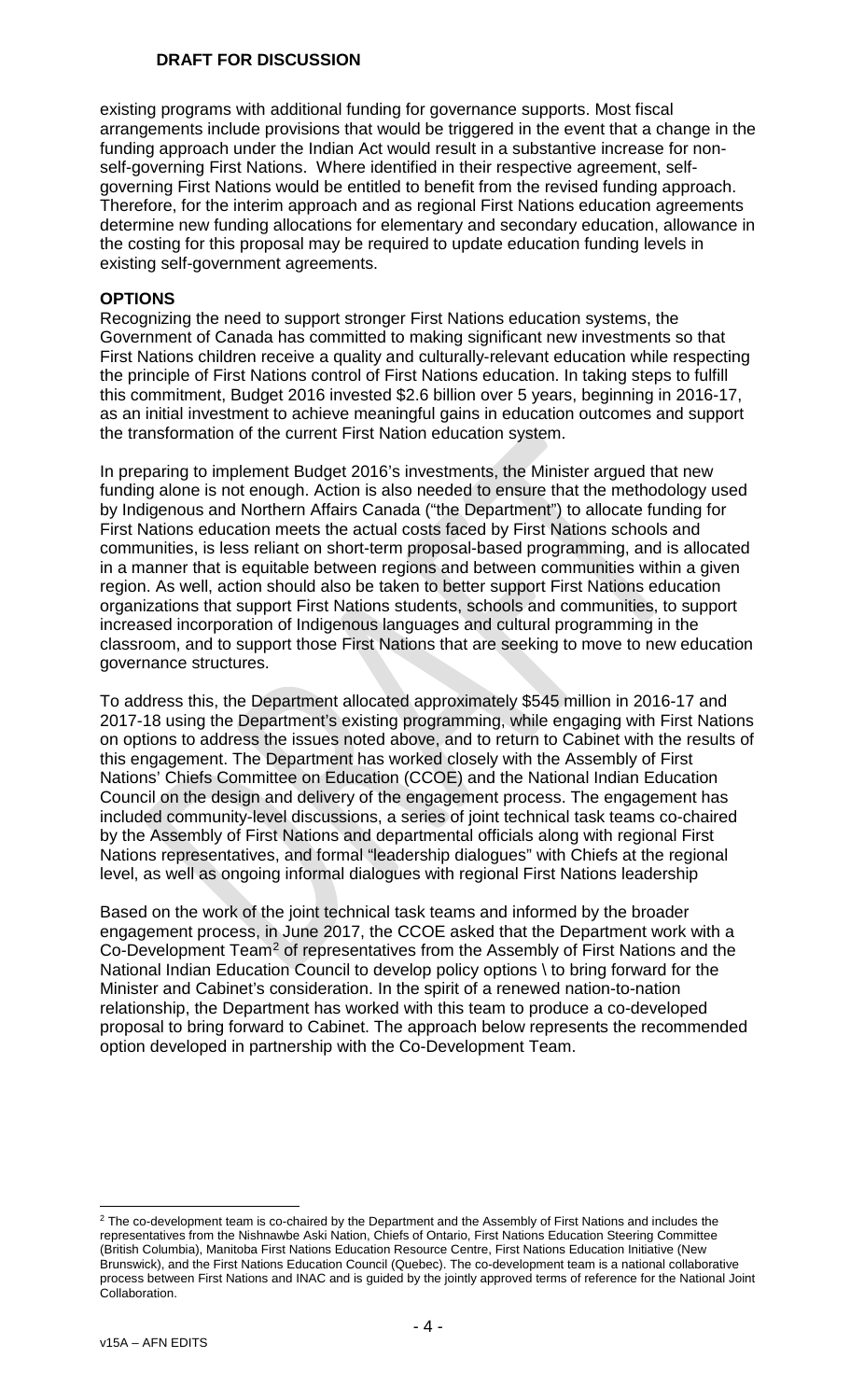## **FIRST NATIONS RECOMMENDED APPROACH:**

The Minister would work on a region-by-region basis with First Nations to define the Government of Canada's support for First Nations-controlled education in each region, including new regional funding formulas for First Nations communities, schools and students and funding for activities that will support First Nations student success, as well as establishing clear roles and responsibilities for First Nations education and mutual accountability mechanisms.

The Minister will respect that jurisdiction over First Nations education remains with each First Nation. Therefore, the recommended approach would enable each First Nation with the opportunity to opt-in or opt-out from any new federal education policy or program.

*1. Create funding equity through the allocation of existing education funding -* As a first step, the Minister will allocate current total reference levels and Budget 2016 investments for First Nations elementary and secondary education on a province-byprovince basis according to the methodology used to determine 2019-20 funding amounts in Chart 1.0.

The allocation of existing funding is seen as a move towards First Nations attaining sufficient funding for First Nations education, with the recognition that additional funding will be required to support the concluding of regional First Nation Education Agreements.

- The regional allocations for each region will be determined through the following methodology:
	- o First, ensuring education funding for each First Nation community is calculated using the provincial education funding models as a base in their respective province. This would include any adaptations to the funding elements/indices (i.e. calculations for remoteness) of the provincial formula to reflect the specific needs of First Nations.
	- o Second, additional investments will be calculated for each First Nation to reflect the education elements that are either missing or not adequately addressed in the provincial funding formulas, including costs for: secondlevel services, student support services, private home placements, transportation, language and culture, and full-day kindergarten.
	- o Third, additional funding for each First Nation to ensure funding is protected during this transition phase. If there is decrease in core operational funding for a First Nation from its 2017-18 funding level, the First Nation will remain at its 2017-18 funding level.
- Overall, the sum of the regional allocations will fit within the existing current reference levels, including investments provided in the 2016 Federal Budget.
- The use of provincial education funding models as a base for allocating the existing investments will ensure funding equity for First Nations within provincial boundaries, providing a more objective, transparent and formulaic approach to funding First Nation education.
- The regional allocations determined using this methodology will determine the base funding for First Nations looking to negotiate and conclude a regional First Nation Education Agreement.
- It is expected, however, that as First Nations continue to express their vision of First Nation control of First Nation education through the conclusion of regional First Nation Education Agreements, that additional investments will be required to ensure sufficient funding and ensure a quality education for First Nation students.

### *2. Implement an interim approach where agreements are not reached by*

*September 2018 –* If a regional First Nation Education Agreement is not reached in a given region by September 2018, the Minister will work in partnership with First Nations in each region to implement an interim funding approach as an interim step in 2019-20 based on the provincial allocations identified in Chart 1.0. Interim funding approaches will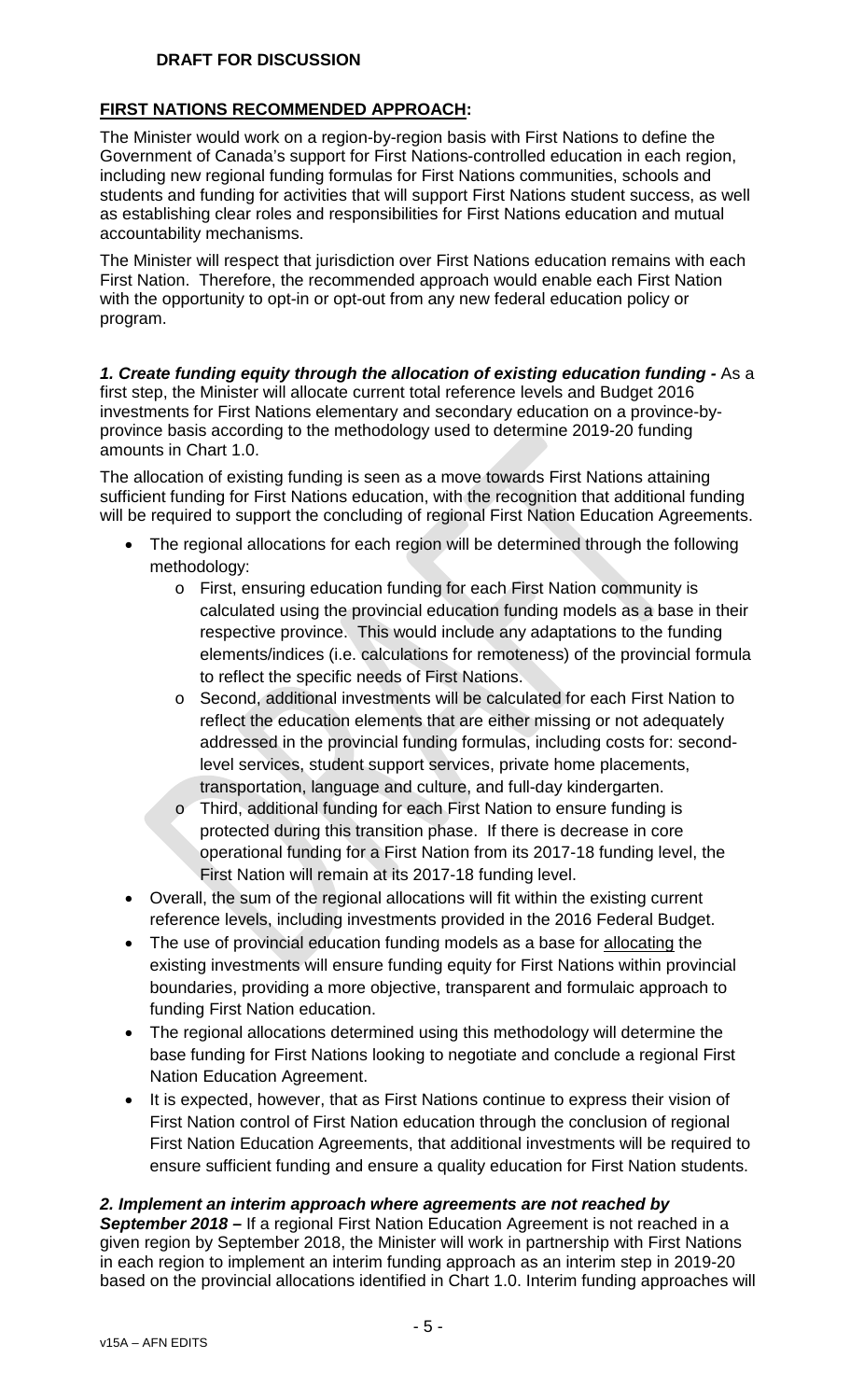NOT be applied to those in a regional First Nation Education Agreement, including First Nations in British Columbia under the Tripartite Education Framework Agreement.

The interim funding approach will be based on fixed funding agreements that will provide predictable and sustained funding for First Nation communities and schools. This will move away from the reliance on proposal-based funding programs towards a new formulaic approach to funding that allows First Nations to move money within their education budgets to address their education needs within a given year, as well as carryover funding to the next year to address certain variable needs.

The interim funding approach for First Nations in each province will include:

- a) *Interim Funding Allocation Formulas*
	- Interim allocation formulas will be based on the respective provincial funding model plus adaptations to address the specific cost drivers for First Nations students, schools and communities.
	- These interim allocation formulas would replace current INAC funding for school facilities operations and maintenance, education-related band employee benefits, and funding through the Elementary/Secondary Education Program, including proposal-based funding through the New Paths Program, and First Nations Student Success Program.
	- Adaptations to the interim allocation formulas will be discussed and reviewed with First Nations in each region and will be included where provincial formula components require changes to reflect the specific needs and circumstances of First Nation students, schools and communities.
	- Interim allocation formulas will be updated annually to account for provincial adjustments and changes to nominal roll, with funding protection to mitigate any decreases for First Nation communities.
	- Should the interim allocation formulas produce a decrease in core operational funding for a First Nation from its 2017-18 funding level, the First Nation will remain at its 2017-18 funding level, so as to ensure they do not receive a perstudent decrease in core operational funding.
	- Given the unique needs for special education programming among First Nation students, changes to the funding approach for special education will be limited in the interim. Funding through the provincial education formulas for special education are not adequate to reflect the specific needs of First Nation students and regionally-based evidence must be gathered to inform appropriate funding methodologies.. Existing 2017-18 investments and ongoing commitments for special education, as well as the method of allocating funds to First Nations, will remain until 2020-21 (our until a regional First Nation Education Agreement has been concluded), subject to a review of the federal program completed collaboratively with First Nations and INAC. A portion of the special education program will be funded through the interim allocation formulas (estimated at approximately \$150M), while the remaining funding that will ensure no change in existing commitments for special education will be funded through existing intervention or assessment-based approaches for high-cost special education (estimated at approximately \$115M).
	- Provincial funding models focus on school-based funding and do not account for funding to communities without schools. Given the need to retain support for First Nation communities to provide support for students attending provincial schools, the current funding provided for First Nation communities without schools will be funded in addition to the interim allocation formulas.
	- The methodology for determining each of the interim allocation formulas, including the adaptations, additions, proxies and data used, must be jointly determined with First Nations to ensure the interim allocation formula most accurately reflects the specific needs of First Nation students, schools and communities.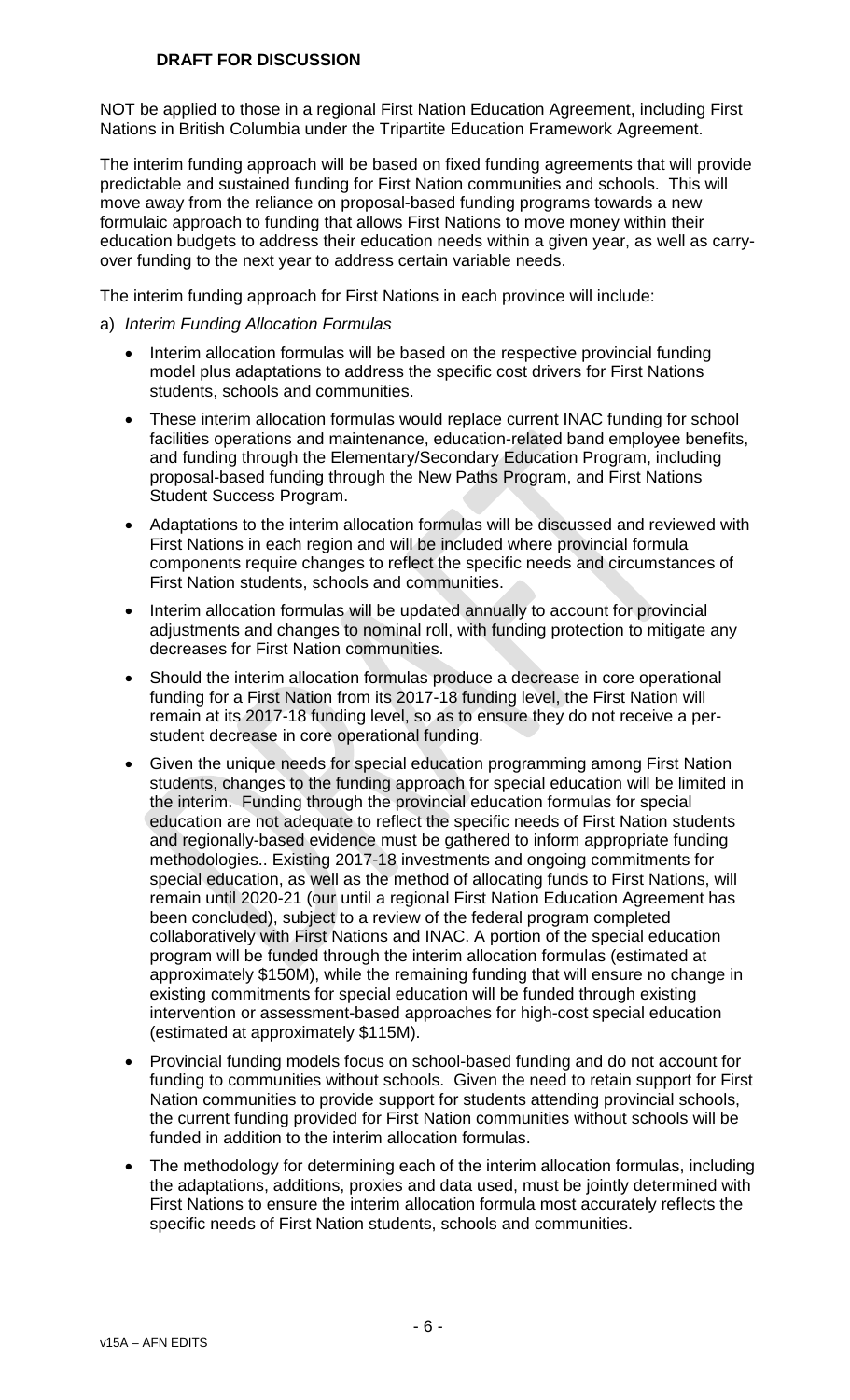- b) *Targeted investments for language and culture programming, and full-time kindergarten*
	- Targeted funding for First Nations language, culture and/or land-based programming will be provided within each interim allocation formula to ensure each First Nation school receives, at minimum, \$1,500 per student. This funding would allow for the flexible implementation of local initiatives that support First Nations student achievement, Indigenous language acquisition and retention, and/or support the further integration of First Nation culture in the classroom.
	- It is not expected that an investment of \$1,500 per student will support the full costs for implementing or maintaining First Nations language programming, including curriculum development, teacher and learning resources or full language immersion programming across elementary and secondary education, but the interim funding will provide First Nations with an initial step towards ensuring language and culture programming be available to schools. Further funding requirements for language and culture programming, including immersion, will be outlined in the regional First Nation Education Agreements.
	- For those regions where a full-time, two-year Kindergarten program (age-4 and age-5 students) is not currently the norm in their province, targeted funding will be provided to those First Nations communities and schools that choose to offer full-time programming for two years.
	- It is expected that many First Nation communities will have barriers to immediately implementing a full-time, two-year Kindergarten program (such as infrastructure requirements and/or teacher availability). It is estimated that in 2019-20, there will be 10% of eligible students who will enroll in a new twoyear kindergarten program. Following year one, it is estimated that enrolments will reach 25% of eligible students by 2020-21, 45% in 2021-22, 65% by 2022- 23 and 85% by 2023-24.
	- Funding for the full-time, two-year Kindergarten program will be distributed through the INAC regional office. In the event that regions do not reach the projected full-time kindergarten uptake, the funding allocations will return to INAC headquarters and distributed to those regions where uptake is greater than the projection. If there are remaining Kindergarten allocations, the funds will go to addressing barriers surrounding the implementation of full-time Kindergarten.

## c) *Targeted multi-year funding for First Nation education organizations*

- In addition to the interim allocation formulas for each region, targeted multi-year funding would be made available to ensure existing First Nations education organizations are provided with, at minimum, the same level of funding for second-level education services they received in 2017-18 to support First Nations students, schools, and communities.
- This funding is required to ensure existing services provided by First Nation education organizations remains stable while regions are negotiating their regional First Nation Education Agreements.
- For the interim allocation formulas, existing second-level service organizations must identify their current agreement/partnership (i.e. through official designations by First Nation governments) with First Nations in order to receive the targeted multi-year funding.
- Interim funding allocations for second-level services will be calculated using an estimate of 15% of interim allocation formula calculations for band-operated and 5% for provincial/private schools. This estimate will be allocated to INAC regions based on existing service map of second-level service organizations and distributed by INAC regions. Any additional funding beyond the 15% will be put back into the school-based funding formulas for First Nation schools and communities.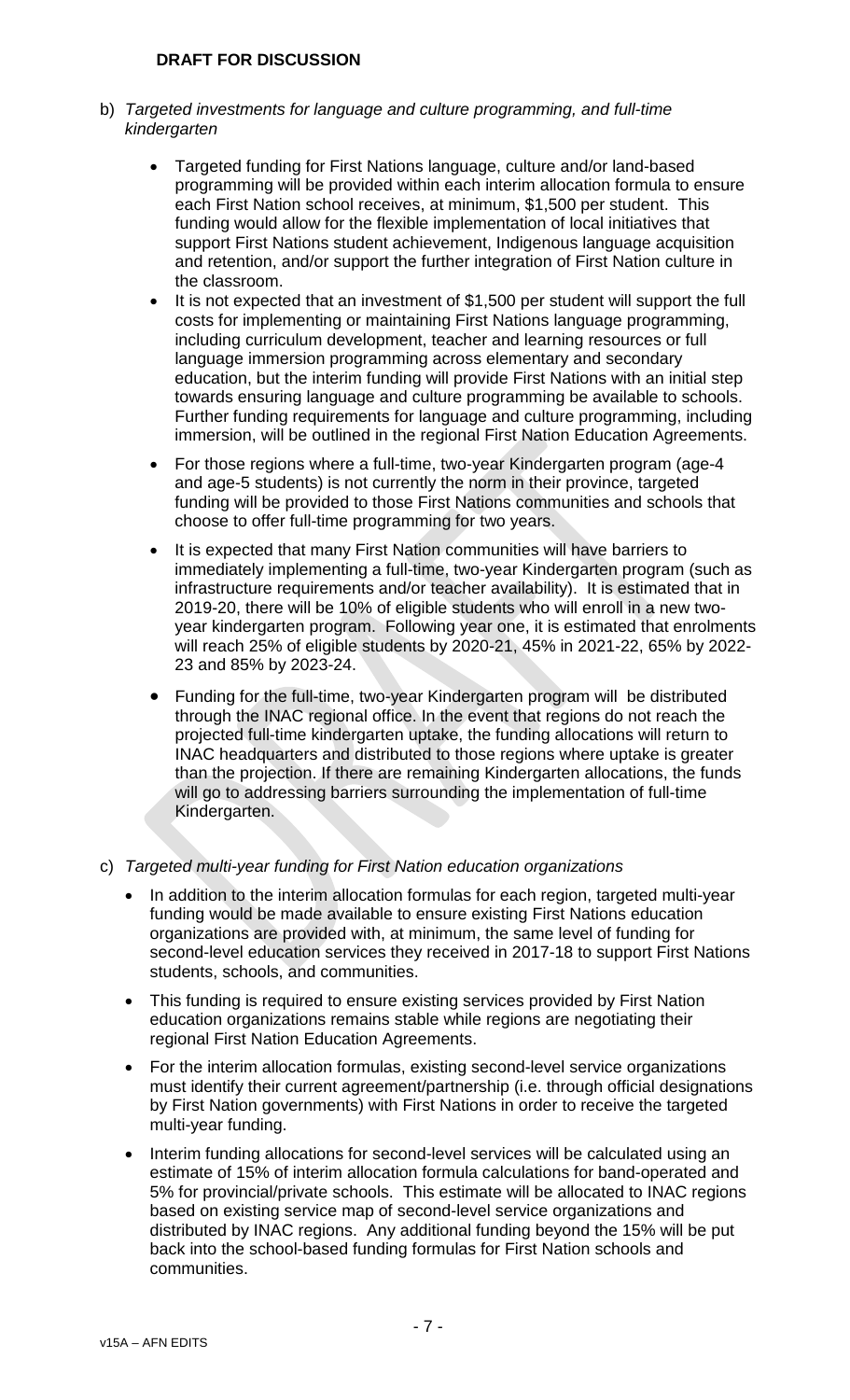*3. Regional First Nation Education Agreements –* The Government of Canada officials will work with First Nations in each region to negotiate new and/or conclude existing regional First Nation Education Agreements<sup>[3](#page-7-0)</sup> that will replace the regional interim funding approach as early as 2019-20. In addition, a supplementary budget ask will be developed for Federal Budget 2019 to identify the additional funding required to conclude these agreements. For Treaty First Nations, only Treaty people will speak on behalf of the Treaties. These regional First Nation Education Agreements will include:

- a) *A new funding formula for First Nations education –* each regional agreement would include a new funding formula for First Nations education that reflects the real needs of First Nation students and ensures that First Nations students have the funding and supports they need to deliver a quality education and promote student success as defined by First Nations in each region.
- The funding formula will reflect the unique and diverse linguistic, cultural, demographic, historical and geographical needs of all First Nation communities, schools and students. The funding formula will ensure sufficient costing for the vision of First Nation Control of First Nation education as defined by First Nations within the region.
- The funding formulae will be comprehensive and will either replace the interim funding allocation formula or replace current INAC funding for school facilities operations and maintenance, education-related band employee benefits, and funding through the Elementary/Secondary Education Program, including proposal-based funding through the New Paths Program, and First Nations Student Success Program.
- Adaptations to the formula to reflect the diverse needs and circumstances of First Nation students, schools and communities. For example, this could include indices that are used to reflect the diverse funding needs for remote schools and communities with low social-economic well-being.
- Formulas will be updated annually to account for additional provincial investments, changes to the nominal roll, with funding protection to mitigate potential decreases in funding for First Nation communities. Funding levels will be updated within the school year as new investments are made available from provincial systems for both First Nation and provincial schools.
- Regional funding approaches will include a First Nation-specific approach to highcost special education that ensures funding will support the unique needs of First Nation students with special needs.
- b) *Targeted multi-year funding for regional strategies*
- Agreements would also outline work plan or project-based funding to support regional priorities including targeted funding for support organizations for projects to help First Nations students, schools and communities and the overall system "catch up" or build the capacity to effectively deliver education services to students. Funding formulas will reflect ongoing costs to deliver education services, but there will be specific needs for investment in First Nation education to address historical underfunding for First Nation students, communities and schools.
- Regional priorities will be established by First Nations through their regional agreement and may include activities to support curriculum development and adaptation, IT and connectivity systems and standards, school and learning infrastructure requirements, research projects, professional development and training initiatives, adult and vocational education strategies, and other initiatives as prioritized by the First Nation communities within the region.
- For these regional strategies, a delivery plan and expected results will be included in the reporting requirements of the respective regional agreement.

<span id="page-7-0"></span> <sup>3</sup> Note that regional First Nation Education Agreements are not self-government agreements and reflect a funding agreement in regards to education between the First Nation region and the Government of Canada.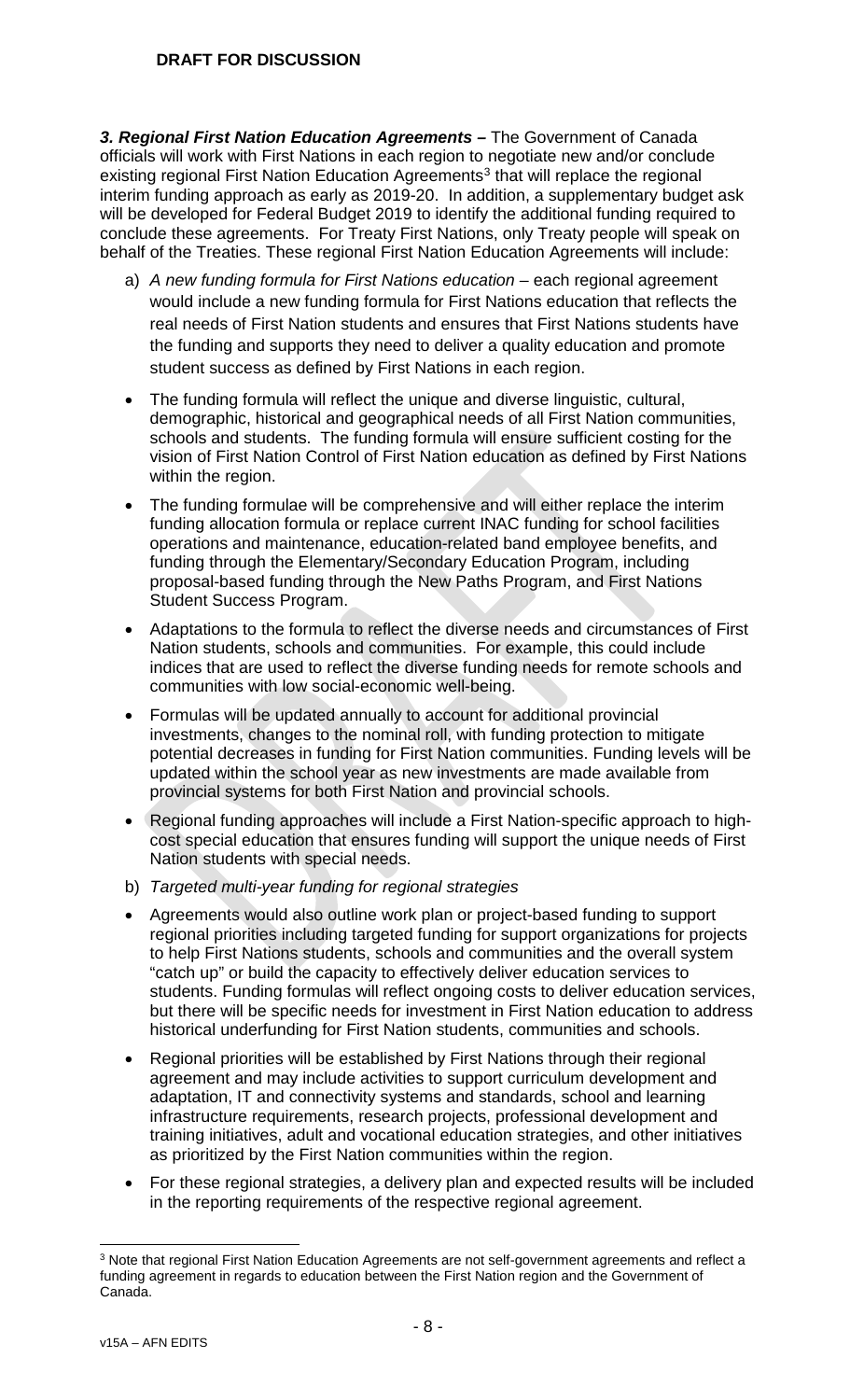- c) *Targeted multi-year funding for First Nations education organizations*
- Agreements would include dedicated multi-year funding to support First Nations education organizations that provide second- and/or third-level education services to First Nations students, schools, and communities.
- This funding and the allocation approach would reflect the investments required to enable First Nations and First Nations education organizations to support the identified roles and responsibilities as set out in the agreement.
- d) *Service delivery model*
- Agreements would include a clear education service delivery model for the region that sets out the roles and responsibilities of First Nations and First Nations education support organizations. The agreements would outline the type of education services that support organizations would provide and to which First Nation communities and schools.
- e) *Mutual accountabilities mechanisms*
- The agreement would outline mutual accountabilities of First Nations, First Nations education organizations and authorities, and the Government of Canada. Agreements would also outline clear objectives, performance indicators, and reporting requirements.
- For First Nations and First Nation education organizations, objectives, indicators and reporting requirements will be identified and agreed upon within the regional First Nation Education Agreement and may include indicators such as: graduation or high school completion rates, student outcome and student retention data.
- For the Government of Canada, indicators and reporting will include, at minimum: comprehensive, multi-year financial information in regards to elements within the regional agreement; reporting on how Canada is implementing UNDRIP and Calls to Action as it pertains to elementary and secondary education; reporting and transparency on any research, reports and analysis as it pertains to First Nations education that the Government of Canada has initiated. Annual indicators will be collected, analyzed and shared on the basis of OCAP® principles and will be reported back to the First Nations signatory to the agreement.
- The Government of Canada will support First Nations to receive annual reporting in regards to First Nation students attending provincial or private schools. Indicators may include, at minimum: what education services school boards/divisions are providing in regards to the tuition bills/billing rates; justification for any annual increases to billing rates; student outcomes (i.e. learning assessment results and student retention data) for those First Nation students attending provincial schools. There will be multiple reports of attendance rates throughout the year for First Nation students attending provincial schools.

.

To establish the regional education tables and support the ongoing costs of engagement and negotiations will require \$14 million per year ongoing, to be sourced from Budget 2016's Implementing Transformation funding. It is expected that there will be more than 20 regional Education Agreements to be concluded across the country, and that 20% of the Regional Education Agreements will be concluded for 2019-20, 45% by 2020-21, 80% by 2021-22, and ultimately 100% by 2022-23.

The conclusion of the First Nation Education Agreements will partially be funded based on their regional allocation identified in Chart 1.0. There will be a reserved budget line for \$20 million per year ongoing, starting in 2018-19 for funding First Nation Education Agreements. This funding will be provided to First Nations in BC for the renewal of the Tripartite Education Framework Agreement. Beyond 2018-19, it is expected that many of the regional First Nation Education Agreements will require funding that goes beyond their regional allocation. In such cases, the Minister will support First Nations to submit a complimentary budget ask for the 2019 Federal Budget that will obtain the additional investments required to conclude the regional First Nation Education Agreements and support student success for First Nations across Canada.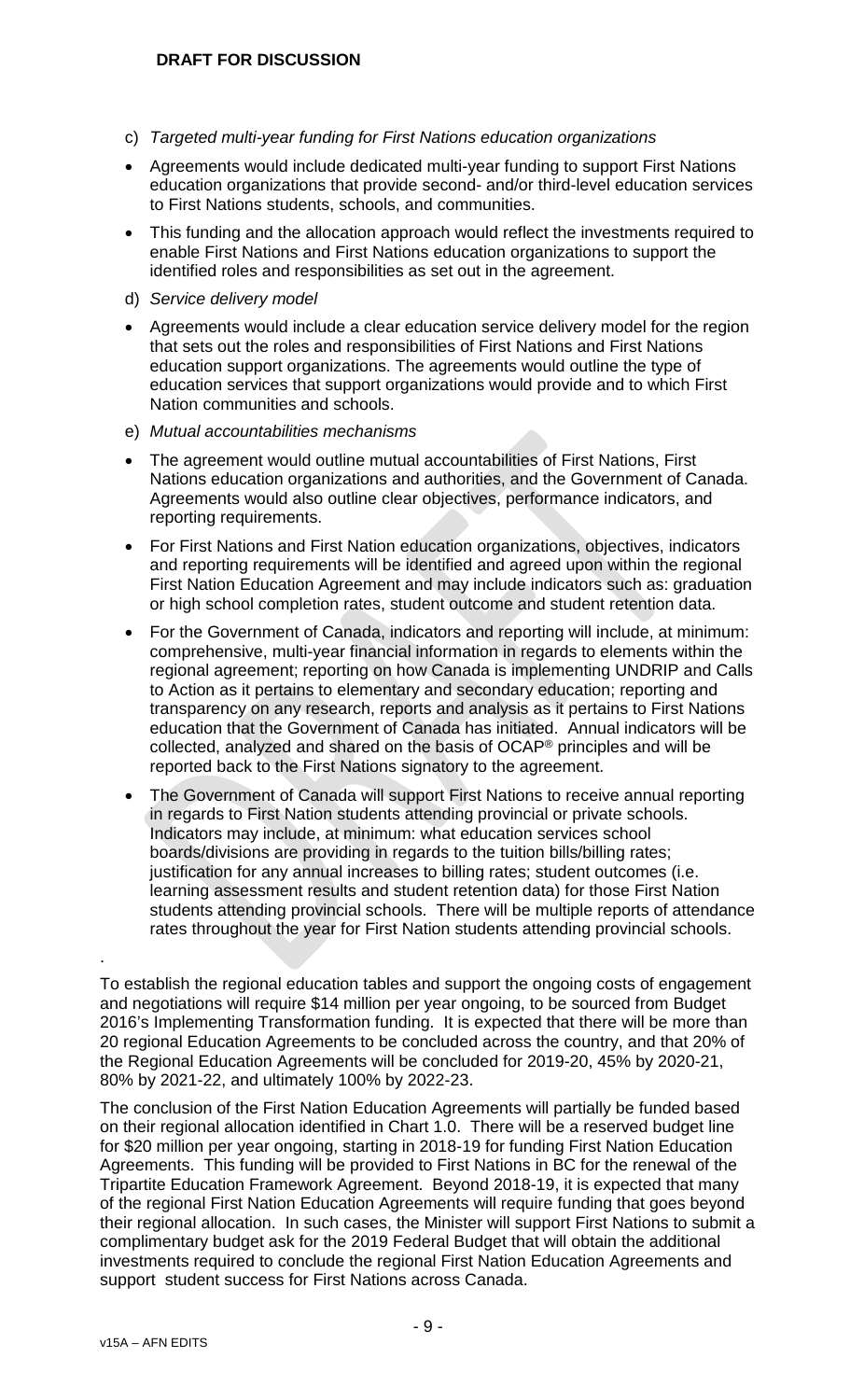Appendix XX includes further principles to guide the discussions and interpretation of any future agreements regarding First Nations education.

*4. Regional Education Technical Tables –* The Minister will allocate funding to support First Nations to establish ongoing regional education technical tables, where such tables do not already exist. To establish the regional education tables and support the ongoing costs of engagement and negotiations will require \$14 million per year ongoing, to be sourced from Budget 2016's Implementing Transformation funding.

These tables will be delegated with the responsibility to deliver the following:

#### *a) Implementation of an Interim Funding Allocation Approach.*

- The regional education technical table will continue their discussions in the development and implementation of the interim funding allocation approach starting in 2018-19, the First Nation education technicians will work with INAC to agree upon the adaptations, proxies and data used in the methodology outlined in each of the respective provincial funding formulas.
- First Nations and INAC will jointly share their relative analyses, methodologies and data that will inform the interim funding approach.
- Funding will be provided to support the regional technical tables starting in April 2018 and will be ongoing.
- If there is no agreement at the joint regional education technical table on the interim funding allocation approach by September 2018, discussions will continue annually. The mutually agreed-upon adaptations, proxies, data, methodologies will be revised and implemented.
- b) *Facilitate the development of the regional First Nation Education Agreement*
	- The regional education technical tables will facilitate the development for regional First Nation Education Agreements. Through these tables, First Nations and INAC will jointly review and cost out all the elements identified in the agreement that will reflect First Nations' vision for First Nation education in their communities and schools.
	- The federal government will provide First Nations in each region with funding to support their analysis and research to develop their education system.
	- The regional education technical table should have a dispute resolution mechanism when both parties cannot agree to the funding and/or service delivery agreement.
- c) *Annually review the regional agreements*
	- The regional education technical tables will evaluate the funding needs for the regional agreement to ensure the regional allocation provides sufficient, predictable and sustained funding.
	- If the funding required to support the region's agreement for First Nation education is greater than the regional allocation based on existing reference levels, the Minister will support First Nations in each respective region to submit a complementary budget ask for the 2019 Federal Budget that will seek the additional investments required to support the funding needed to conclude the regional agreement and enable student success in those regions.
	- Once in a regional agreement, the regional education technical table will be supported to conduct an annual review of the funding needs. This will include funding for First Nation students attending both First Nation and provincial schools.

### *5. Increased funding in 2018-19*

The Minister will undertake to determine how an initial allocation would be applied to First Nations region-by-region in advance of April 2018. Should the Minister's initial analysis determine that there is likely to be a shortfall between the 2018-19 education funding levels and its regional interim funding allocation formula, the Minister will seek to access any Budget 2016 funding for First Nations education still unallocated in the fiscal framework necessary to address this shortfall through Supplementary Estimates 2018-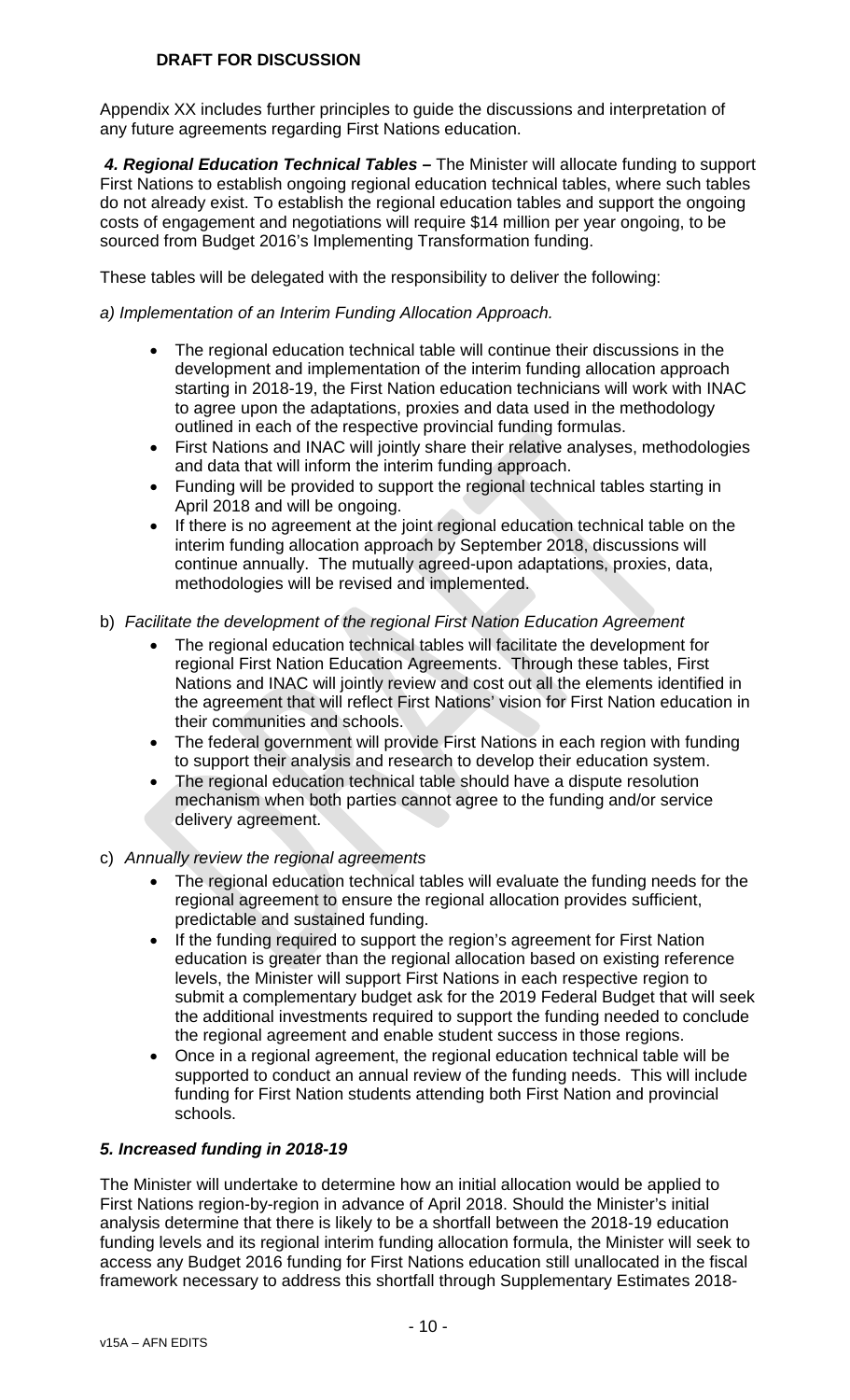19. The Department will work in partnership with First Nations to finalize the methodology to allocate this funding for 2018-19.

### *6. Increased funding for First Nations in self-government agreements.*

The Government of Canada will meet with First Nations entities under self-government agreements to negotiate the increased funding required, in accordance with the wording of the self-government main agreement and self-government funding agreement.

*7. Changes to the Department's Education program suite –*The *Grants and Contributions to Support First Nations Elementary and Secondary Educational Advancement* program includes two proposal-based complimentary sub-programs (New Paths to Education, and the First Nations Student Success Program) that will be wholly eliminated or substantially altered under the proposed approach. The Minister will work with the Assembly of First Nations and the National Indian Education Committee to make changes to the program's terms and conditions and performance measurement framework to give effect to the proposed approach and ensure that the program terms and conditions allow for dynamic and flexible program delivery that will support strong student outcomes and strengthen First Nations control of First Nations education.

As well, the existing education partnerships program, will continue and will be provided an ongoing source of funding at \$40 million annually. This complementary sub-program supports first nations and provincial governments to strengthen linkages between their education systems, as well as supporting capacity building in First Nations education organizations that serve First Nations schools, communities and supporting First Nations seeking to establish new models of delivering education.

### **RISKS**

**Risk**: The proposed option risks being perceived as unilateral or unrepresentative of First Nations communities. While the Department has undertaken an extensive engagement process on First Nations elementary and secondary education with First Nations and First Nations organizations at the community, regional, and national level, some regions have not been involved in all phases of the process. Particularly for Alberta, regional representatives have declined to participate at the co-development table.

**Mitigation**: [The proposed approach was tabled and approved in principle by the Assembly of First Nations Executive Committee in September 2017 and the Chiefs Committee on Education in October 2017]. Further, this proposal will be presented to the Special Chiefs General Assembly in December for final ratification by Chiefs-in-Assembly. The proposed approach also seeks to enable and maximize regional decision-making on funding approaches, service delivery structures, and mutual accountabilities.

**Risk**: While agreements in some regions may be in place for the 2019-20 school year or soon after, others will likely require more time and risk staying in the interim phase for several years without realizing the benefits of a negotiated regional agreement.

**Mitigation**: The interim approach and interim funding allocation formulas represent a significant improvement to the status quo by ensuring that funding for First Nations education is sufficient, predictable and sustained. To help improve the quality of education, even in the interim, the proposed approach will also clarify service delivery and provide stable funding for the delivery of support services. Further, the engagement process will continue to evolve to support First Nations-led dialogue and decision-making at the regional level for implementing the interim approach and to strengthen regional structures for the negotiation of regional agreements over time.

**Risk:** First Nations education is a shared national responsibility. Provincial governments have an important role to play in improving First Nations student outcomes. About 32 percent of the approximately 107,000 First Nations students ordinarily living on reserve attend provincial schools, and the majority of First Nations students complete their education in provincial systems. However, the proposed approach largely does not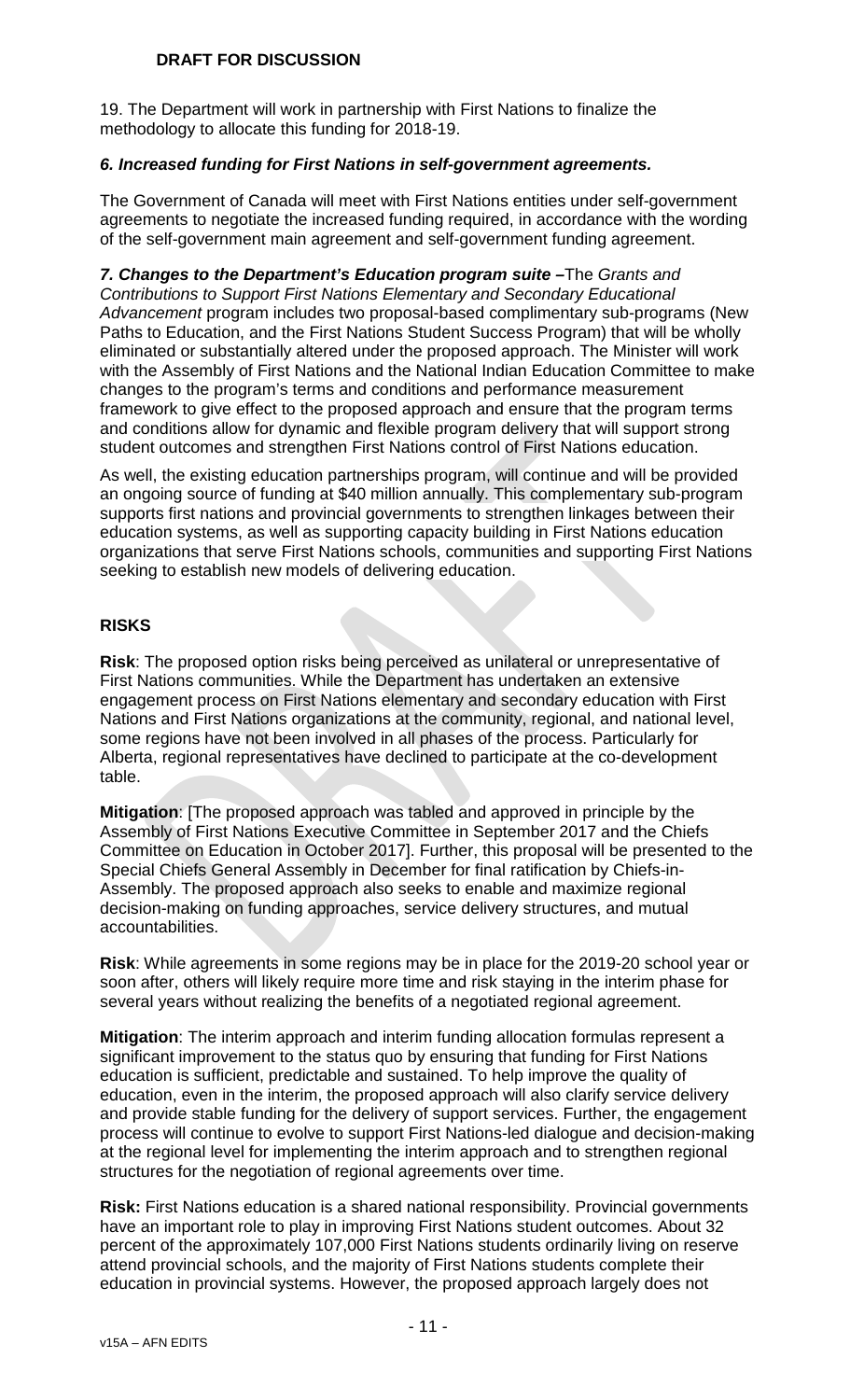address the quality of education for First Nations students being delivered in provincial systems.

**Mitigation:** Provincial governments have increasingly recognized the role they can play. The Government of Canada will continue to support partnerships between provincial ministries of education, school boards, and schools, and First Nations to encourage the sharing of resources and best practices to improve the quality education for all students. Continuing to support the Education Partnership Program on an ongoing basis will allow the Minister to continue to support these partnerships to develop and strengthen their support for strong First Nations student outcomes.